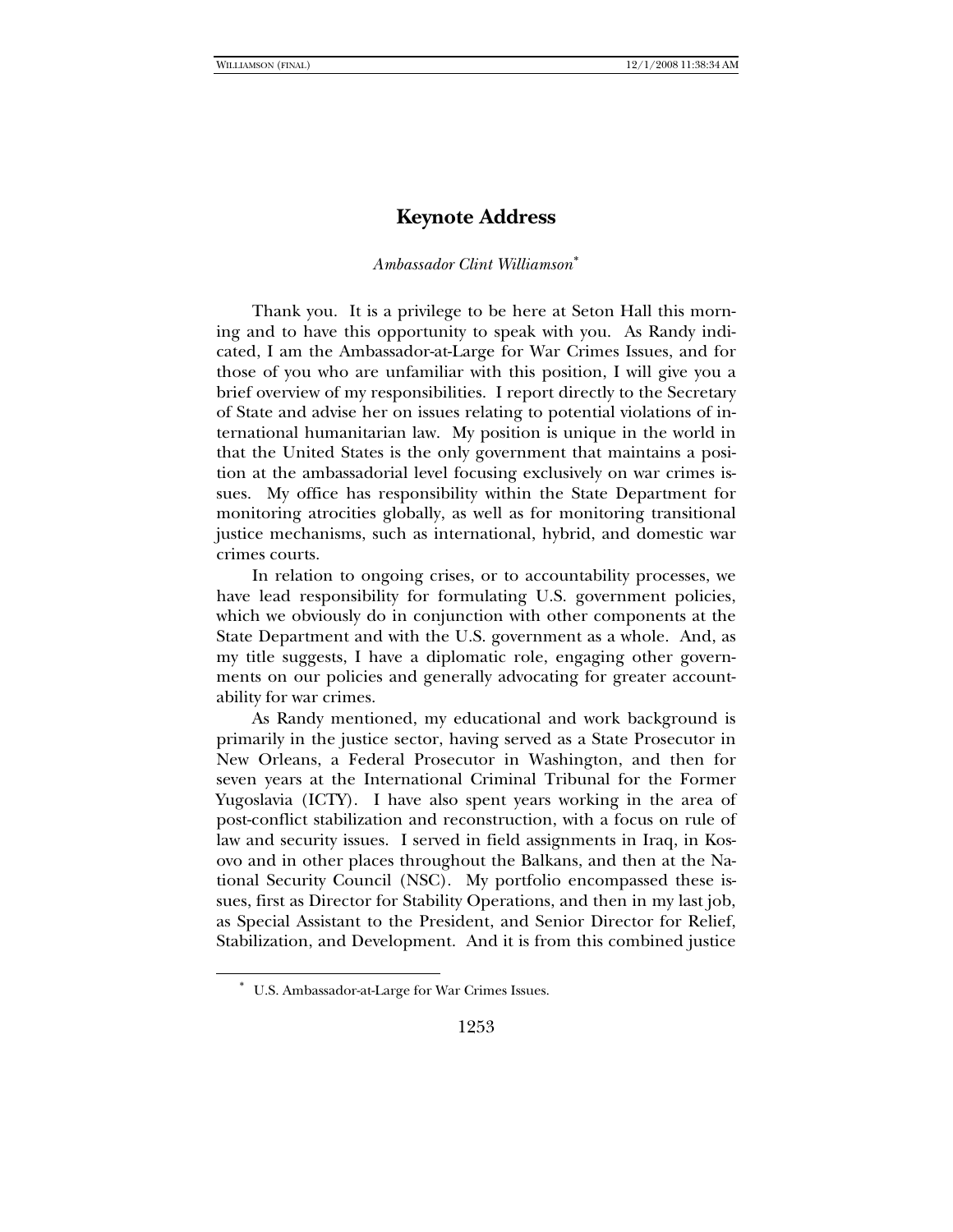sector, reconstruction, stabilization perspective that I want to speak to you today, highlighting the integral role of rule of law in post-conflict reconstruction and stabilization efforts.

As we have seen time and time again, the establishment of rule of law and a secure environment is critical to the success of any postconflict intervention effort. Without a secure environment, everything else fails; it is impossible to educate children, to foster an economy, to deliver health care, to reliably provide essential services like water and electricity, and most significantly, perhaps, to establish stable political institutions.

Everyone is familiar with the challenges that the United States has faced in Iraq, where creation of a secure environment has been elusive. While the scale of the problems in Iraq is daunting, the challenges faced there are not unique. We have seen similar challenges on almost every continent and in every post-conflict or peacekeeping mission in the last fifteen years. The lesson is the same: if we do not get rule of law and security right, nothing else will work.

To focus on this, I will talk a little bit today about my personal experiences working in the field, highlighting how the failure to plan or to act has hampered stabilization efforts. I want to then lay out for you some of the thinking on how the U.S. government, and in fact the broader international community, might approach these issues in the future.

As I mentioned a moment ago, after working as a prosecutor in the United States, I was posted by the Department of Justice to the ICTY. As a trial attorney there, I supervised investigations, drafted indictments, and then tried cases in court. I also was tasked with a fair amount of pseudo-diplomatic responsibilities, acting as an interlocutor on behalf of the ICTY with political figures, military leaders, and security services in the Balkans.

In carrying out these duties and in supervising investigations, I spent approximately half of my time at the ICTY on the ground in the region. Starting in 1994, while the war was still in full swing in Bosnia, through the Kosovo conflict in 1999, and on to 2001, I had the opportunity to be there both in the periods of ongoing conflict and as the various post-conflict missions were established. During the last year of the U.N. peacekeeping mission in Bosnia, in 1995, there was little support for the ICTY's work, and absolutely no willingness by U.N. forces to arrest indicted war criminals, who admittedly were few in number at that time.

When the NATO Mission was deployed to Bosnia, at the beginning of 1996 in the aftermath of the Dayton Accords, we at the ICTY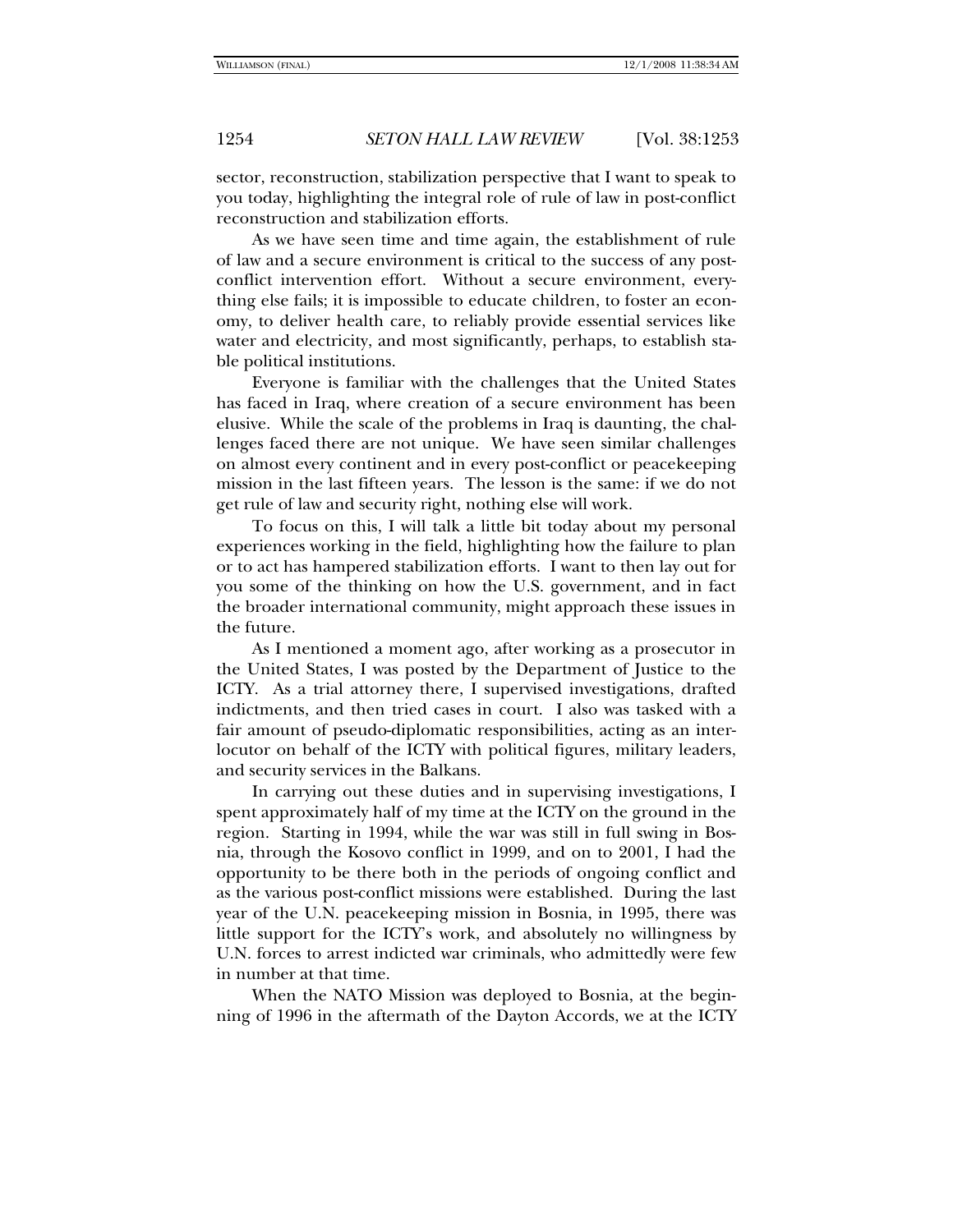hoped that there would be a more robust approach by peacekeepers toward war criminals, who were moving around freely throughout the country. For the first year and a half when NATO was on the ground, though, they refused to undertake any arrests. The most oft-cited reason for not acting was that it was not in NATO's mandate to effect arrests. Fundamentally, though, it boiled down to concerns about force protection—that arrests would generate retaliatory attacks against NATO troops. The result was that many of those who had triggered the war in the first place, and who had been responsible for the worst atrocities, continued to be active, if not fully in the open, then barely under the surface. This was obviously counter-productive to the international efforts to stabilize Bosnia, and it sent a clear message that rule of law was a secondary concern.

Another peacekeeping mission was established in Eastern Croatia simultaneously to the one set up in Bosnia, and this one was headed by an American diplomat named Jacques Klein, who made clear to the ICTY that he would order forces under his command to arrest any indicted war criminals found in the area he controlled. I had coordinated investigations in this region of Croatia, so I worked closely with Klein to execute the arrest of one of the individuals I had indicted. He had, by that time, moved to Serbia, so we hatched an elaborate plan to lure him back across the border, at which time he was arrested by Polish troops. We bundled him onto a Belgian Air Force plane and flew him to The Hague. It soon became clear that the much-feared reaction from the population was not going to materialize. There were a few incendiary news articles, and the Milosevic government declared me and two investigators *persona non grata* for our role in the kidnapping, but that was basically it.

Three weeks later, British NATO troops in Bosnia undertook the first arrest there. In one operation the suspect was killed in a shootout. Yet even that failed to ignite retaliatory actions against NATO forces, or even any significant unrest. Soon other arrests followed, and it quickly became a standard practice for NATO to detain indicted subjects. The result was that many of these spoilers—those disruptive to the stabilization efforts—either ended up in prison or had to go underground to evade capture. This made a very positive impact on the overall political dynamic in Bosnia, but it came a year and a half later than it should have because key actors in the stabilization and reconstruction efforts thought we could get by without confronting these issues head on.

NATO and the U.N. worked diligently to apply lessons learned in Bosnia to their planning for the Kosovo Missions, which were es-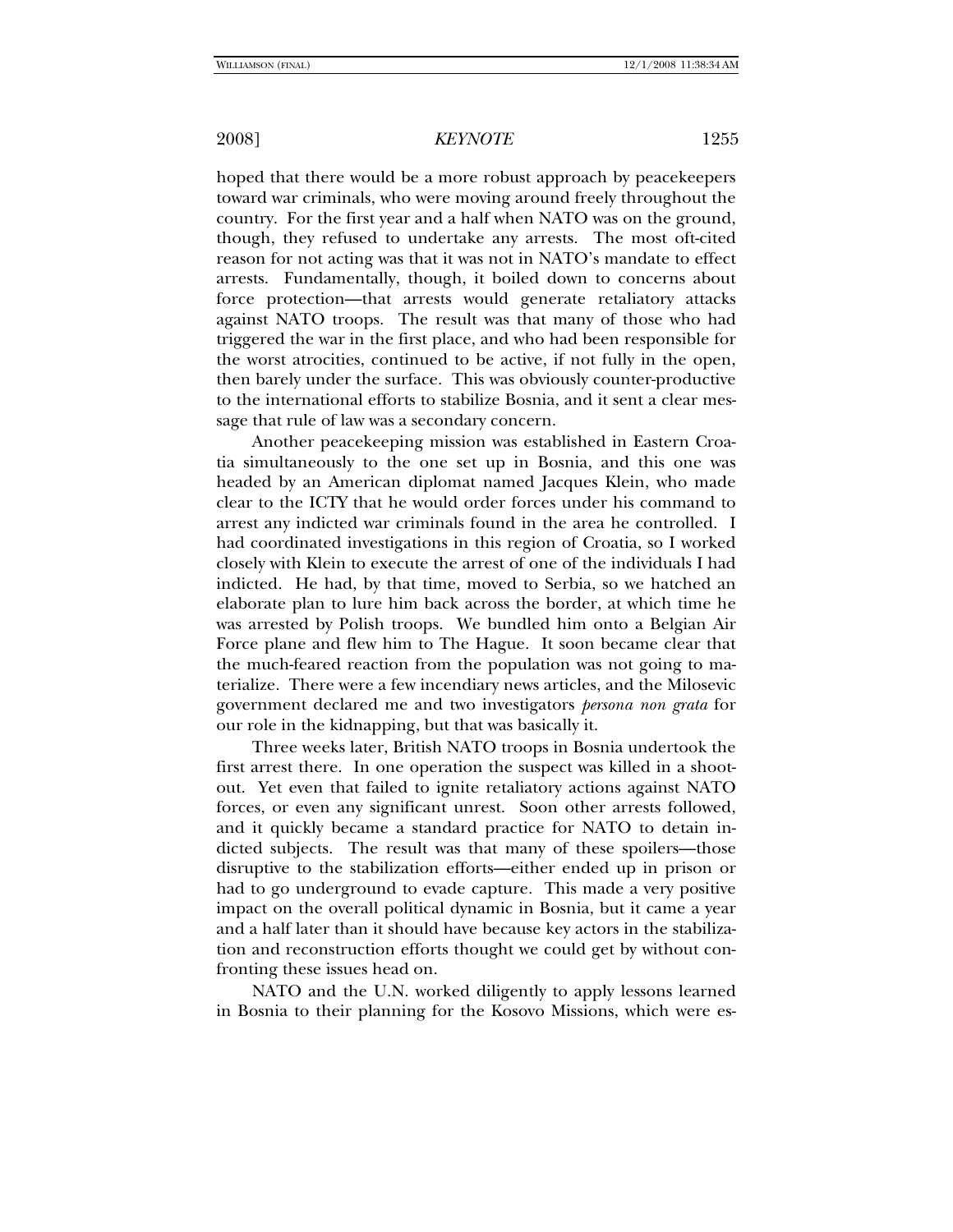tablished in the aftermath of the bombing campaign in June 1999. I was involved in certain aspects of this planning as the ICTY representative. NATO and the U.N. were fully committed from the outset to arresting war criminals in Kosovo, although we thought it very unlikely that any of the senior Serbian officials indicted by the ICTY would be found there.

We at the ICTY were much more concerned about the preservation of evidence and securing mass graves, objectives that NATO shared and committed to try to achieve. I spent much of the war in Albania, running the ICTY Operations in Tirana, and then went in with NATO troops on June 12, 1999. Within days, despite all of our advanced planning, we were completely overwhelmed as reports of mass graves and other evidentiary sites proliferated.

As to the mass graves, we had lined up forensic teams from a number of countries to do exhumations, but it would take weeks to get them on the ground. In the meantime, we needed NATO troops to secure the sites. There simply were not enough troops to do this, nor to keep the troves of documents from being pilfered.

The inability, despite the best of intentions, to support the ICTY's work was only the tip of the iceberg. U.N. advance elements that entered Kosovo with NATO had no operational law enforcement personnel, so NATO troops were doing all policing. There were no functioning courts. So again, NATO took on responsibility for this to the extent they could, having military lawyers review the circumstances of detentions made by troops in the field. Most of those detained were caught red-handed looting or committing acts of violence. But very soon NATO soldiers were getting approached by people throughout Kosovo who wanted to identify individuals in their communities who had committed war crimes during the course of the bombing campaign—a very different, and more complex, policing challenge.

I got pulled into this exercise by NATO, asked to review all of these complaints. Pretty soon, we were getting hundreds of such complaints. I started every day in Kosovo at the NATO Force Commander's staff meeting, which was also attended by the incoming U.N. Police Commissioner, who was at that point a police force of one. The NATO Commander harangued him every day about when U.N. civilian police would start arriving. In the end, it took several months for any appreciable U.N. police presence to get deployed, throughout which time NATO troops continued to perform virtually all law enforcement functions, diverting them from virtually every other responsibility they had.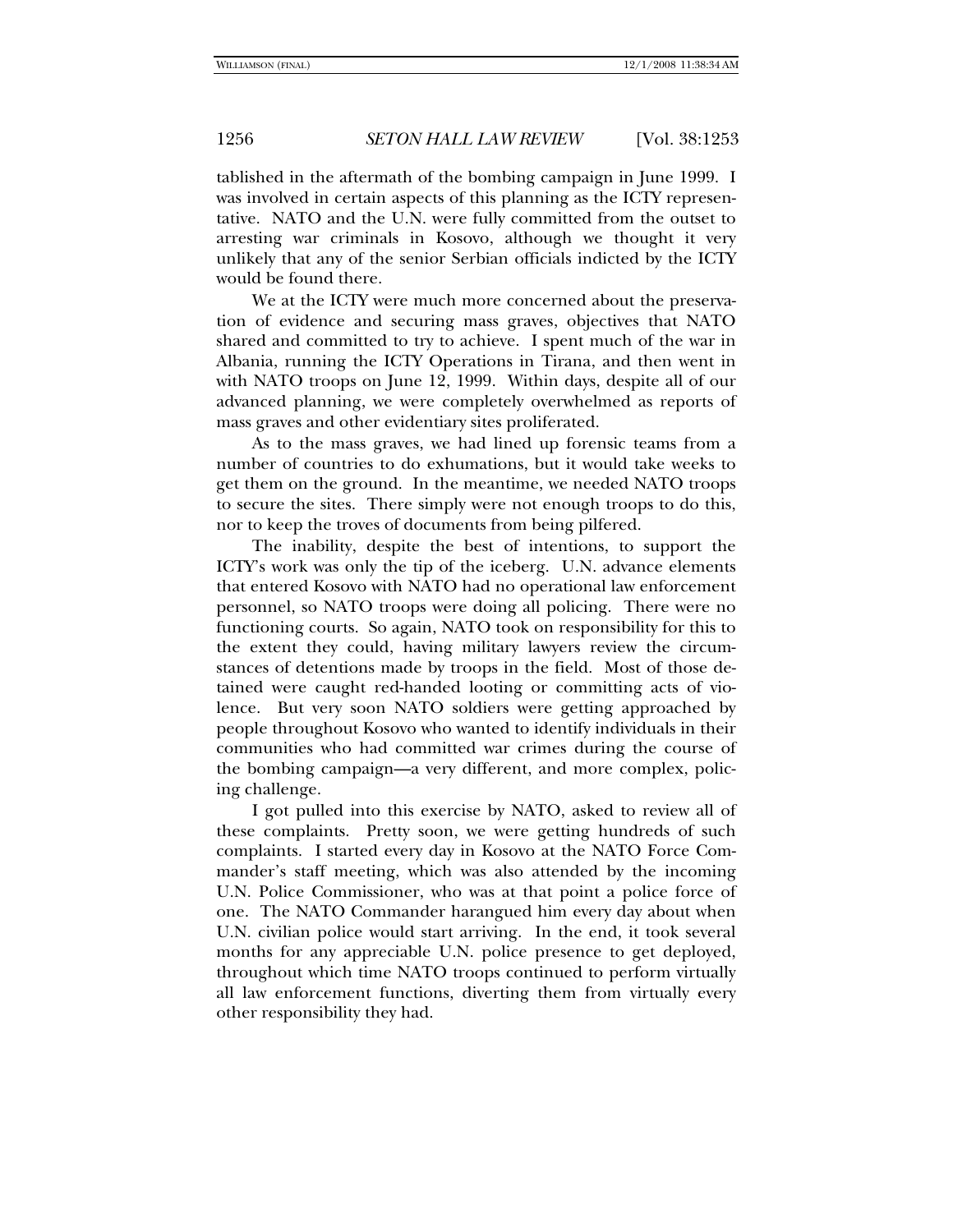For the remainder of 1999, the international community remained focused on getting police on the ground, paying little attention to the other components of the justice system: the courts and the prisons. It is a mistake that has been repeated time and time again in post-conflict settings with disastrous results. For if a justice system is to be effective, the three principle components of that system police, courts, and prisons—must be developed simultaneously and at the same rate. If the police are arresting fifty people on a given day, you must have a prison system that is capable of processing fifty new prisoners and a court system that is capable of handling fifty new cases. An analogy that I have often used is that it is like a threelegged stool. If any one of the legs is shorter than the others, the stool will collapse.

In Kosovo, as in many other settings, everyone focused on getting civilian police on the streets in order to relieve the military of law enforcement responsibilities. But without a truly functioning court system, and with only rudimentary prison facilities, any good work the police did was lost when it came time to move to the next stage of the criminal justice process. Although the U.N. Mission in Kosovo (UNMIK) was set up in 1999, these problems were still not rectified in late 2001, when having left the ICTY, I returned to Pristina as the Director of the UNMIK Department of Justice, the functional Minister of Justice for the U.N.-administered province.

What I found when I took this position was that the Department of Justice was really a hodge-podge of different offices, including the courts, the prosecutors' offices, missing persons, forensic operations, and the prison system. They had all been set up in an ad hoc fashion over the preceding two years, as needed to deal with issues as they arose. There was no strategic thinking behind the creation of the various components. There was no coherent structure which defined it as a unified entity, and there was no top-down coordination of its diverse functions. My highest priority then became transforming this mess into a coherent, functioning ministry of justice that could eventually be turned over to local Kosovar control.

My efforts in this regard were the first attempts to do something like this in the two years that UNMIK had been running Kosovo. Throughout that time, the police were a well organized entity, with a clear chain of command and clear operational protocols. Although one could argue how effective UNMIK police were, at least there was a recognizable structure there, and the police functioned in a manner roughly consistent with other forces throughout the world. The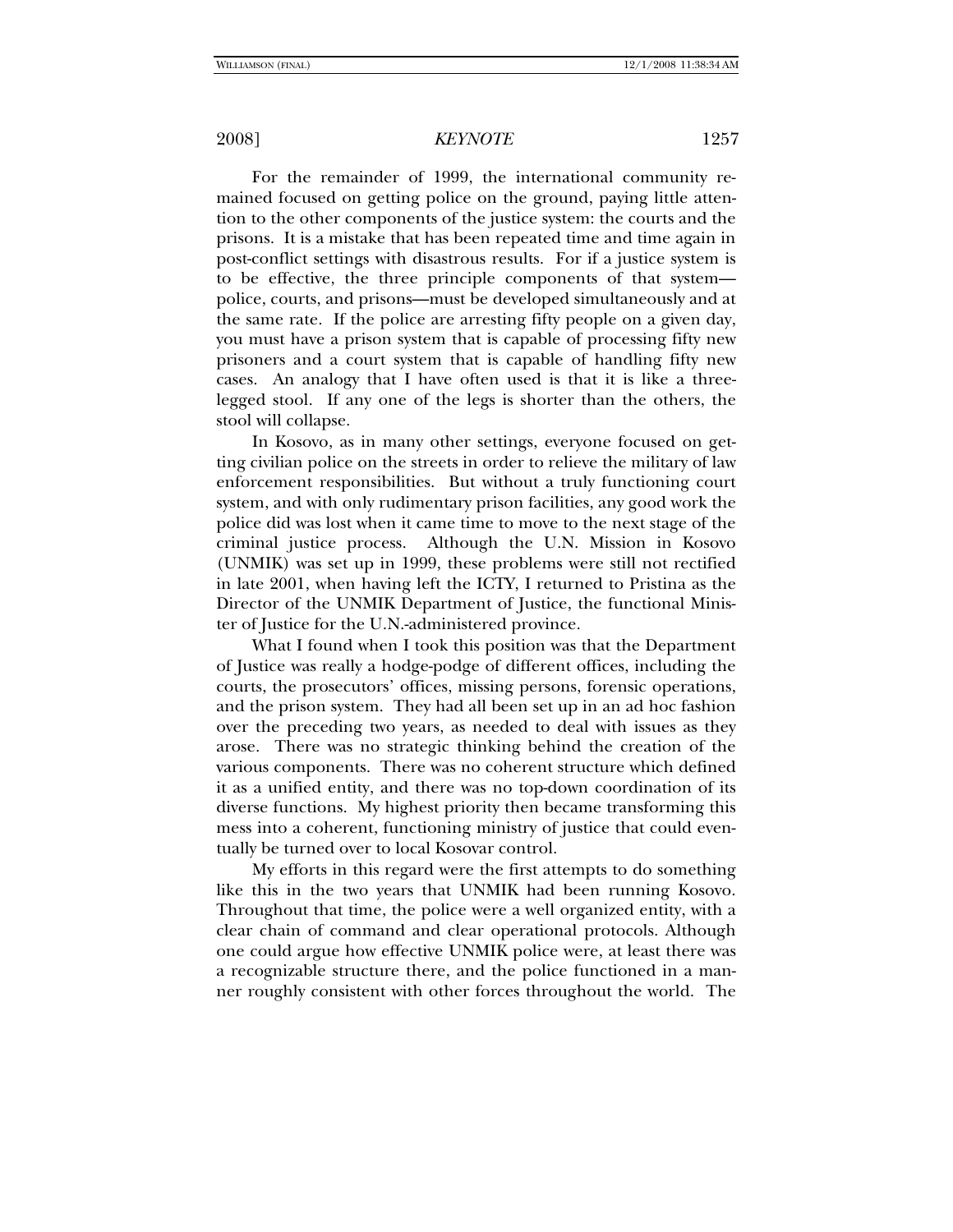same could not be said for the other justice components, which were still barely recognizable as such.

The fact that it took two years to address this fundamental shortcoming shows the extent to which people simply did not understand the concept of rule of law. Getting bad actors off the street is a priority, but it is not an end in and of itself. To his credit, Ambassador Menzies, when he became U.S. Chief of Mission in Kosovo, saw fixing this as a high priority, and he played a pivotal role in pushing for the changes that were needed. Other NATO governments got squarely behind this initiative as well, because they too came to recognize that unless something was done about the instability in Kosovo, their troops would be stuck there for a very long time. The only viable solution to this problem was a robust, comprehensive justice system.

During my tenure in Kosovo, we initiated the first war crimes and organized crime prosecutions to be brought in local courts. Using international judges and prosecutors working alongside Kosovar jurors, we were able to make some progress, at least signaling that there would be no impunity and we would go after even the most senior figures. I do not want to overstate the achievement here. We certainly did not eradicate organized crime in Kosovo, but we made a start.

The bottom line is that, in order to stabilize a country or region in the aftermath of conflict and to establish effective rule of law, it takes a sustained effort. There is a constant turnover of people in missions like this. Some of my successors as Director of Justice pursued the same path aggressively and launched prosecutions. Some of the Police Commissioners were very interested in this; others were not. So it was a mixed bag. But when a country's institutions have been totally destroyed, when criminals have been given free reign, when the concepts of what is right and what is wrong have been turned upside down, it cannot be repaired overnight. It highlights one of the most difficult challenges of any international intervention in a crisis zone. The nature of these missions is such that very few people are there for the duration of time it takes to mount a sustained effort to stabilize. Like me, many come for one year; some for even less. By the time I took the job in Kosovo, I had already spent seven years in the Balkans. I had been working in post-conflict environments throughout that whole time period, so I knew how to operate in this environment. I had a very small learning curve.

Most who went there had to learn about a place they had never been, and whose culture was completely alien to them, not to mention the difficulty of transferring their experience and skills from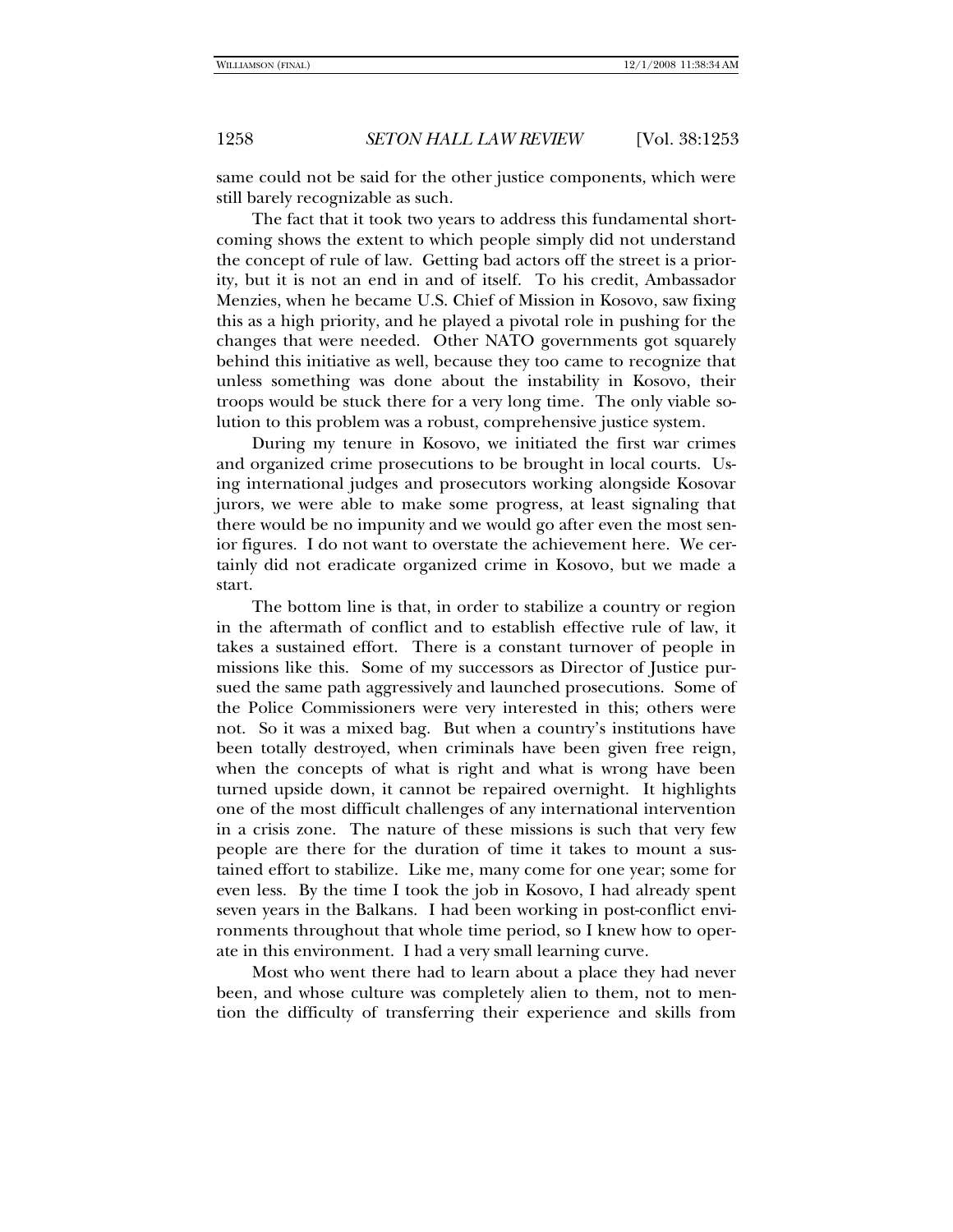domestic jobs into the supercharged post-conflict crisis environment in which they found themselves now working. By the time they would finally learn about the place and how to do their jobs there, it was almost always time for them to rotate out. With this ongoing dynamic, it is extremely difficult to mount and sustain a stabilization effort, but it is what we encounter every time we enter into one of these scenarios.

The problem has been compounded by the fact that over and over post-conflict stabilization and reconstruction operations have been organized in an ad hoc fashion. I once heard Senator Biden describe it like this: every time we go into a post-conflict or peacekeeping situation, we do it like it is the first time it has ever happened, and when we shut it down, we act as if it is never going to happen again. This has been true, not only of the United States, but to an extent of the international community at large. Even the United Nations, with its sizeable Department of Peacekeeping Operations (DPKO), has very few standing resources that can be applied to any given crisis. They have to be assembled as each situation presents itself, particularly in the security and rule of law sectors.

I left Kosovo at the end of 2002 with these lessons fresh in my mind, coming back to Washington and posting at the White House on the National Security Council staff. When I first started at the NSC and was going through my entry interviews with Dr. Rice, who was then the National Security Advisor, and her Deputy, Steve Hadley, they picked up on my post-conflict work and asked me to look at how we, the U.S. government, could do a better job of preparing for and fielding civilian responses to post-conflict or crisis situations.

My general approach was to suggest sort of a U.S. government equivalent of U.N. DPKO that could enhance U.S. participation in U.N. peacekeeping missions, NATO missions, or interventions by the United States and other interested states. Because of my direct experience, I felt strongly that the most robust component of a standing civilian response mechanism should be in the rule of law area. The proposal that I worked on, combined with the work of many others, eventually led to the creation of the Office of the Coordinator for Reconstruction and Stabilization, known by its acronym, S/CRS.

My good friend John Herbst is here, who is the Coordinator, and I am sure you will be hearing much more about this later today. While S/CRS has experienced a rather bumpy start, particularly in terms of funding and the growing pains of any new office fighting for bureaucratic turf, it is moving forward with plans for development of a civilian reserve. Composed of on-call experts in many fields who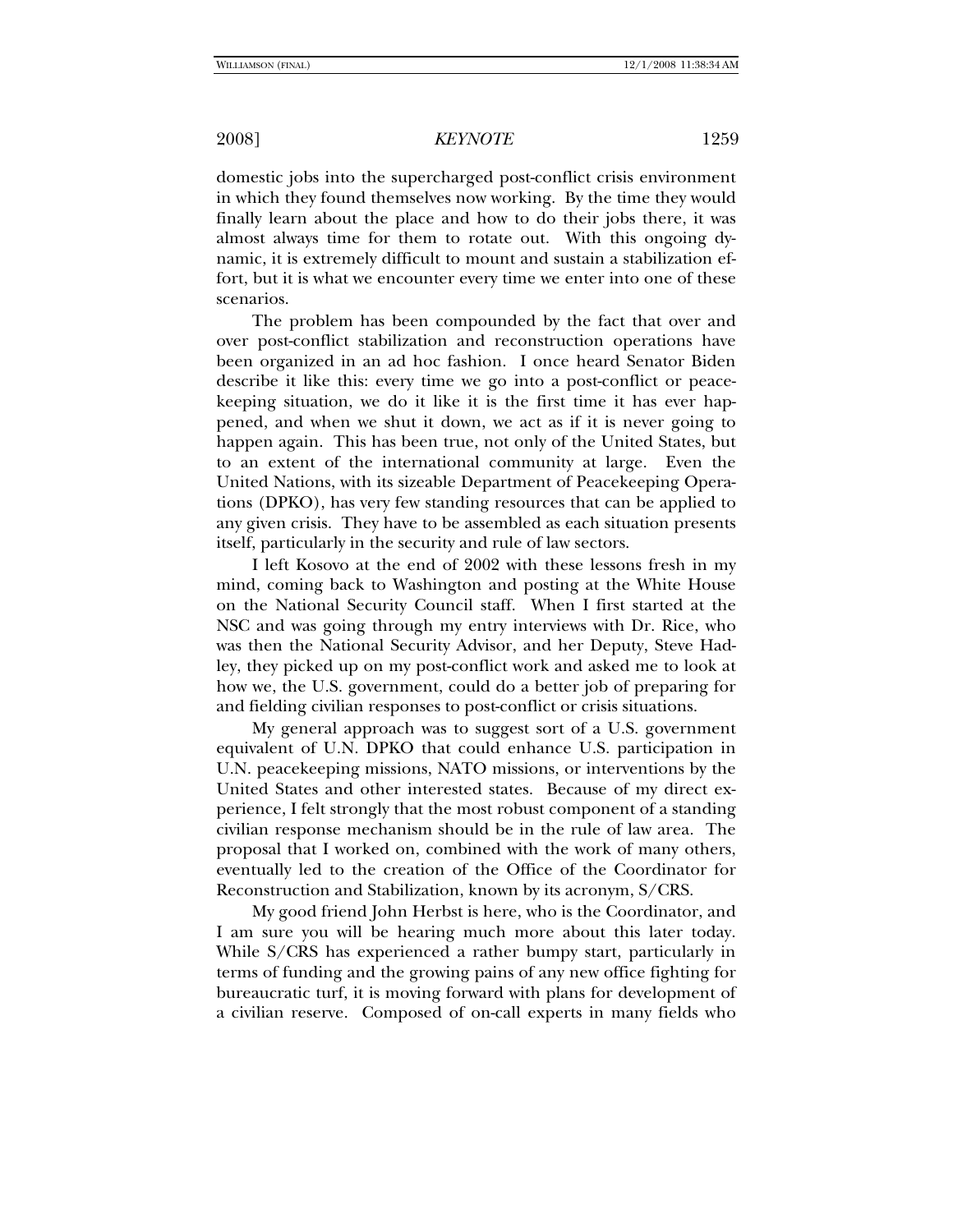can be readily deployed to a crisis zone, this would provide the U.S. with a standing response capability that thus far we have only had on the military side. Simply getting people into crisis zones who have had experience working in these types of environments will be a huge help. Significantly, the initial tranche of the reserve would be in the rule of law and security sectors.

U.S. efforts to create this sort of capability have not gone on in isolation. A number of other governments, including the United Kingdom, Germany, and Canada, have launched similar initiatives over the last few years and have, in some instances, advanced beyond the United States in implementation of their plans. Likewise, the United Nations has undertaken reforms to improve civilian peacekeeping capabilities and to build in a more dependable rule of law and policing component. The European Union is also engaged in similar efforts.

My experiences in Bosnia and Kosovo and later in Iraq were not unique. The frustrations I encountered in rule of law field operations were shared by many others from other governments and from the United Nations in a myriad of post-conflict settings. Like me, they came out of these situations with a determination that the whole approach could be improved significantly. They have gone back to their respective countries and international organizations pressing for change.

So, the more governments that do this, the better. It is also vitally important that these types of undertakings not be limited just to North America and Europe. Having strong regional actors in Latin America, Asia, and particularly Africa, will strengthen any framework that is created, and the more robust a framework there is for response, and the more diverse it is, the more it will benefit all of us.

My comments thus far have focused on the difficulties associated with establishing rule of law in post-conflict environments, with anecdotes about what can go wrong when it is not established. In a very general sense, I have laid out the prescription that the international community seems to have adopted: better pre-planning, more robust standing capabilities, and development of a pool of experts who can apply their experience to contingencies as they arise around the world. These changes will not fix all of the problems; the challenges are too complex and vary too much from situation to situation. But these measures will help all of us do a better job responding and increasing the odds of long-term success.

A key indicator of success will be how we deal with transitional justice issues, the generic term used most often to describe mecha-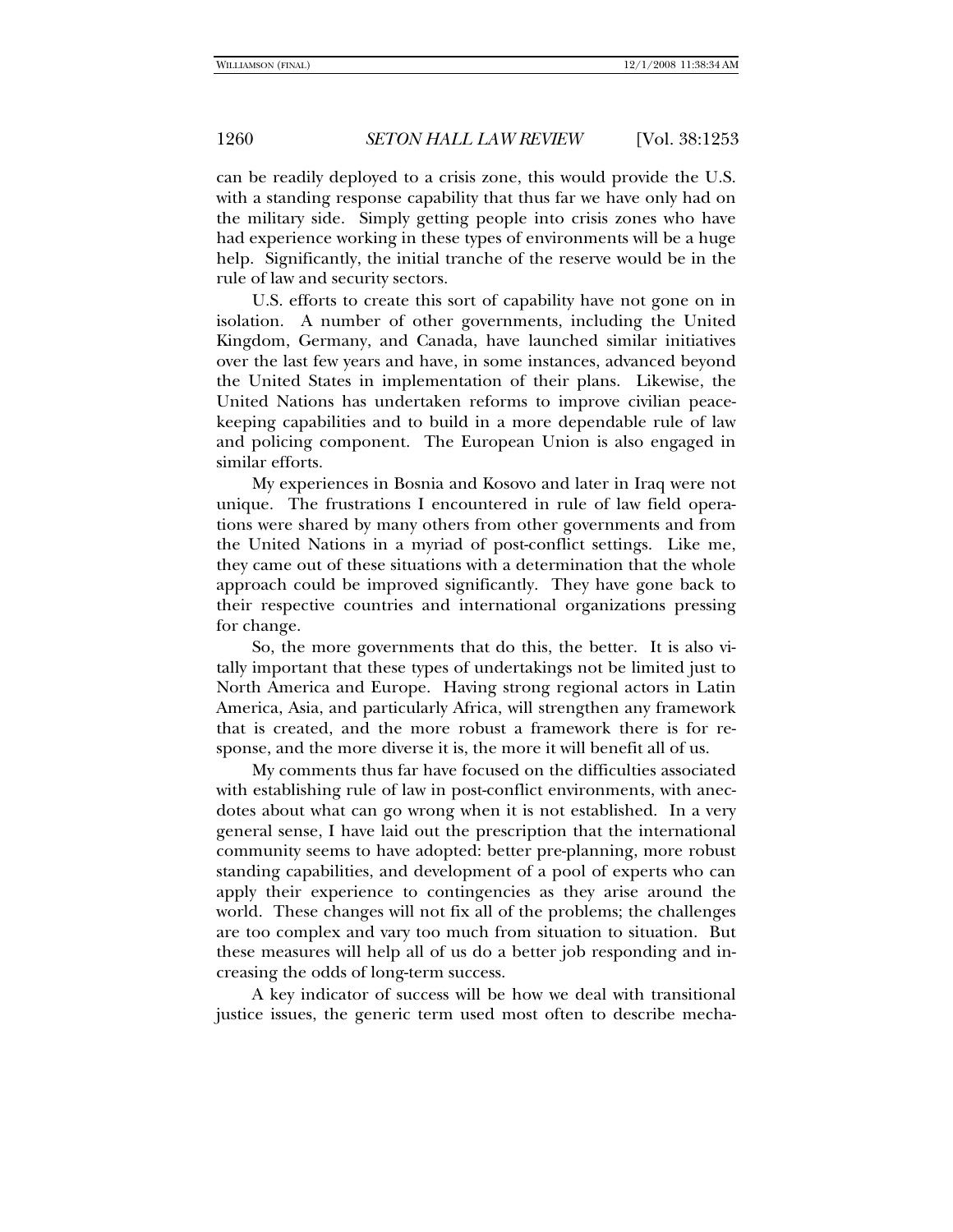nisms for addressing war crimes and other large-scale atrocities. This is the specific area in which I now focus as Ambassador for War Crimes Issues. In the time left to me, I would like to turn to this specialized area within the broader rule of law world and discuss the United States's perspective on this issue.

In general, I think it is fair to say that it is necessary to focus resources on transitional justice for years following a conflict. What I am talking about here is confronting those crimes that were at the core of a given conflict—the ethnically driven murders, the largescale massacres, the political assassinations. The legacy of these crimes hangs over countries long after the fighting has stopped.

To cite a specific example in Bosnia, following the International Court of Justice verdict in the Bosnia-Serbia genocide case, nationalist rhetoric briefly returned to a height not seen in several years. The situation has remained tense since then, and we now see Bosnia perhaps at its most fragile point since the Dayton Accords were signed in 1995. The verdict, once again, brought to the fore old grievances that had never been addressed adequately.

Recognizing that a prior violent conflict is one of the strongest indicators of risk for future conflict, dealing with these grievances is not only a factor for short-term stabilization, it is also a key preventative measure for renewed hostilities. One key element of this approach is the establishment of judicial or non-judicial mechanisms for dealing with those who may have committed atrocities. I believe that this is an essential tool because it contributes to the overall stability of a post-conflict society. It decreases the likelihood that small incidents will escalate into broader patterns of violence, and it creates a deterrent effect. If done successfully, it imbues in the local community a sense of confidence that the judiciary—i.e., non-violent means—can set things straight, and can mete out justice without resort to retaliation or settling of scores.

Firmly setting the precedent that people are held to account for atrocities they have committed is a valuable tool to have when invariably something goes wrong. Going back to my example of Bosnia, if an individual or small group commits an inter-ethnic hate crime, there is a smaller chance of escalation into a larger conflict if the affected population feels that it can turn to some judicial system, be it local or international, and successfully seek redress.

To a lesser extent, but certainly not an insignificant one, successfully prosecuting war criminals deters potential perpetrators. While it is difficult for practical reasons to cite specific cases of individuals who are deterred from committing crimes, it is relatively simple to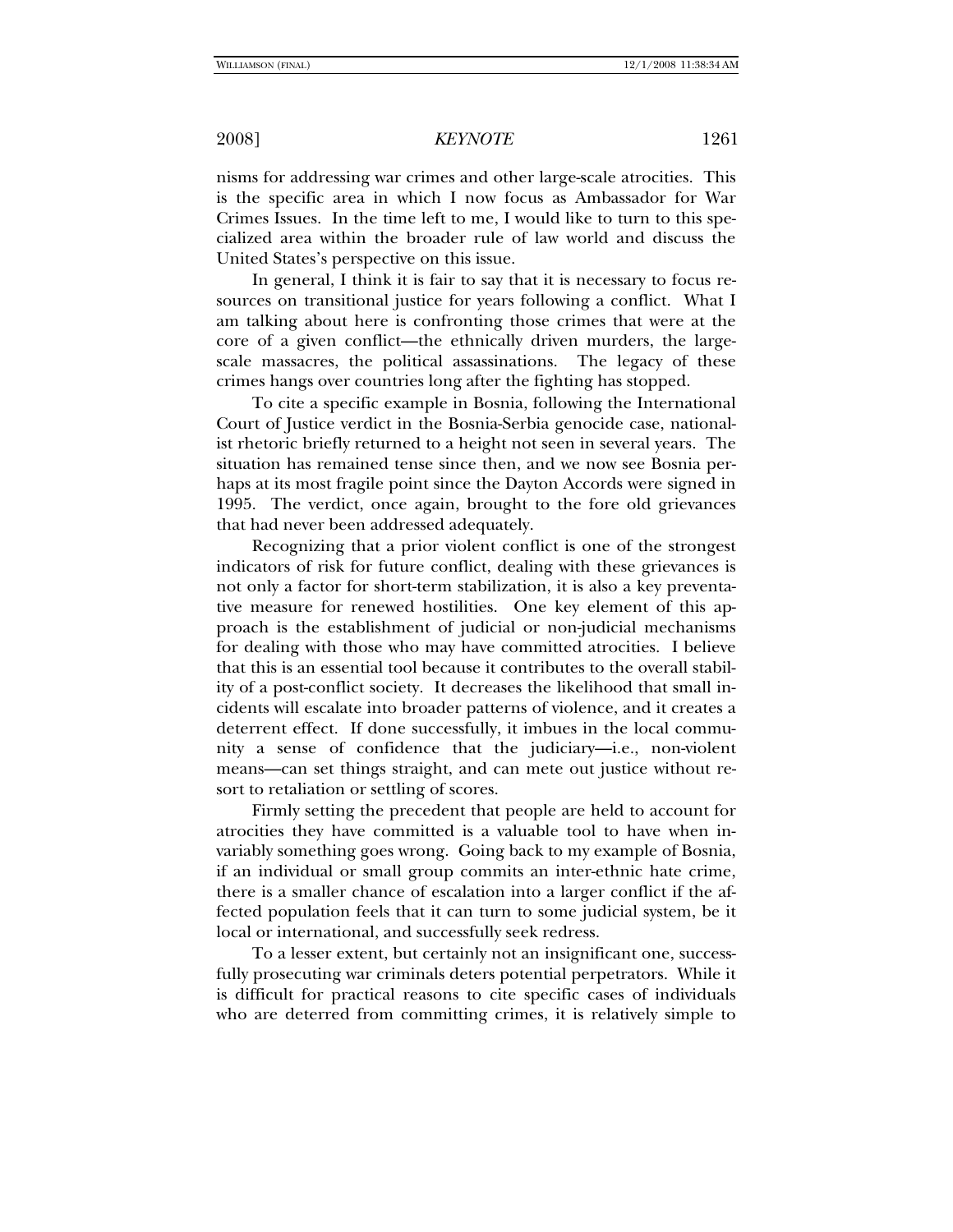point out instances in which a strong record of accountability might have had a partial deterrent effect. And as I mentioned earlier, it also removes certain individuals from active participation in the political process, thus diminishing their ability to act as spoilers in the overall stabilization and reconstruction effort.

In an aftermath of a conflict or crisis in which crimes were committed on a massive scale, the United States's first preference will always be for the domestic justice system to handle cases that arise. If the system is robust enough, it may only require financial assistance, technical support, or international advisors. But if this sort of assistance would enable the domestic system to work effectively, it is to everyone's benefit to let justice be addressed through existing structures.

We recognize, however, that in many situations the domestic system will be so weak, or so affected by recent events, that it cannot dispense justice fairly. In those circumstances our next preference would be to create some sort of hybrid system, mixing domestic and international capabilities. This could manifest itself along the lines of the Kosovo model I discussed a few minutes ago, one in which international judges and prosecutors are inserted into existing domestic courts, serving alongside local jurists.

Another model with the hybrid approach is to create a standalone court, made up of mixed international and local actors, perhaps even with a different substantive and procedural law governing it. This is the approach that was taken with the Special Court for Sierra Leone, the Khmer Rouge Tribunal in Cambodia, and now with the Hariri Lebanon tribunal.

The final option, if a domestic or hybrid court is not feasible, is a purely international court. This could come in the form of the ICTY or the ICTR, the Rwanda tribunal—ad hoc international tribunals created by the Security Council. Frankly though, I think it is very unlikely that with the establishment of the International Criminal Court, the ICC, that we will see other purely international courts established. So that really leaves the ICC as the international court of last resort.

As I am sure most people know, the United States has had some reservations about the ICC, and has chosen not to join the Court. We do, nevertheless, recognize that the ICC has a prominent role in the sphere of international justice, and in certain situations it will be the most appropriate venue for handling particular war crimes cases. Darfur is such a situation, and that is why the United States con-